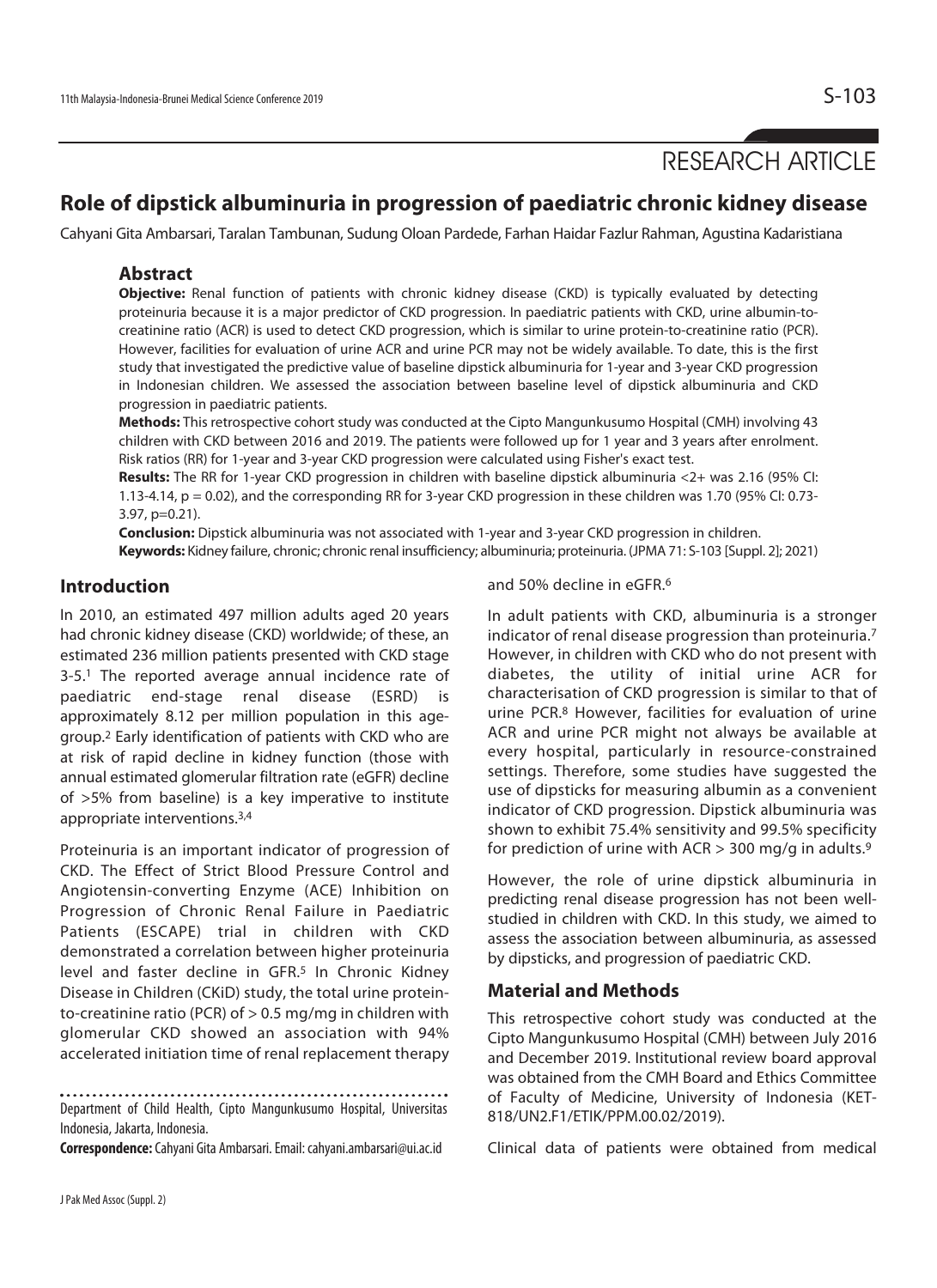records. The inclusion criteria were the following: children aged < 18 years with CKD stage 3-5 who were not on dialysis (ND CKD stage 5) and who visited outpatient clinic of Pediatric Nephrology at CMH between July 2016 and December 2019. The patients were followed up for at least 1 year and up to 3 years after enrolment.

We described the aetiology and comorbid conditions and analysed the association of baseline dipstick albuminuria level with 1-year and 3-year CKD progression, using CKD categories based on the Kidney Disease Improving Global Outcomes (KDIGO) 2012 classification. CKD progression was defined as the presence of one or more of the following: a drop in GFR category accompanied by  $\geq$  25% drop in eGFR from baseline or initiation of dialysis.10,11 Blood pressure was measured according to the standard protocol and was categorised according to 2017 American Academy of Pediatrics Guidelines for Childhood Hypertension.12 The criteria for normal haemoglobin levels in our study was WHO criteria.13

Random urine samples (first morning void, if possible) were obtained, and urine albumin level was measured using a urine dipstick test strip (Aim Uri Test 10LTM) on one occasion, that was dipped in urine sample for 2 seconds. The dipstick test strip was then read using Siemens CLINITEK Advantus Urine Chemistry Analyzer with result scales of 0, 1+, 2+, 3+ and 4+. Result of 0 and 1+ are categorized into < 2+, while 2+, 3+, and 4+ are categorized into >2+.

The association of baseline dipstick albuminuria level with 1-year and 3-year CKD progression in children was described as the risk ratio (RR) with 95% confidence interval (CI). Categorical variables were compared using Fisher's exact test. All statistical analyses were performed using the IBM SPSS software version 24.0 (IBM Corp., Armonk, NY, USA); p values < 0.05 were considered indicative of statistical significance.

### **Results**

In all, 52 patients fulfilling the inclusion criteria were selected for the study. Patient characteristics are summarised in Table-1. Twenty-eight (53.8%) patients exhibited baseline dipstick albuminuria level of < 2+, while 24 (46.1%) patients exhibited baseline dipstick albuminuria level of  $\geq$  2+. The distribution of CKD stage was as follows: 17 (32.7%) patients were at stage 3a, 10 (19.2%) patients at stage 3b, 15 (28.8%) patients at stage 4, and 10 (19.2%) patients at non-dialysis stage 5.

Over 1-year follow-up period, 27 (51.9%) patients maintained their kidney function at the same level and 25 (48.1%) patients showed aggravation of kidney **Table-1:** Characteristics of the study population.

| <b>Patient characteristics</b>        | Values ( $n = 52$ ) |
|---------------------------------------|---------------------|
| Age (years), median, range            | $11.2(0.3-17.9)$    |
| Gender                                |                     |
| Male                                  | 28 (53.9%)          |
| Female                                | 24 (46.1%)          |
| <b>Primary disease</b>                |                     |
| Cystic/hereditary/congenital diseases | 19 (36.6%)          |
| Interstitial nephritis/pyelonephritis | $5(9.6\%)$          |
| Glomerulonephritis                    | $1(1.9\%)$          |
| Secondary glomerulonephritis          | 26 (50.0%)          |
| Miscellaneous                         | $1(1.9\%)$          |
| <b>Comorbidities</b>                  |                     |
| Hypertension                          | 29 (55.8%)          |
| Anaemia                               | 44 (84.6%)          |
| Hb (g/dL), median, range              | $10.2(6.3-14.3)$    |
| Albumin serum (g/L), median, range    | $4(1.2-5.4)$        |
| Dipstick urine albumin at baseline    |                     |
| $2 +$                                 | 28 (53.8%)          |
| $> 2+$                                | 24 (46.1%)          |
| <b>CKD</b> stage                      |                     |
| 3a                                    | 17 (32.7%)          |
| 3 <sub>b</sub>                        | 10 (19.2%)          |
| 4                                     | 15 (28.8%)          |
| 5ND                                   | 10 (19.2%)          |

CAKUT: congenital anomalies of kidney and urinary tract; Hgb: haemoglobin; CKD: chronic kidney disease; CI: confidence interval.

**Table-2:** Patient outcomes at 1- and 3-year follow-up.

| <b>Outcome</b>                              | Values n (%) |
|---------------------------------------------|--------------|
| 1-year CKD progression compared to baseline | $n=52$       |
| - Stable                                    | 27 (51.9%)   |
| - Deteriorate (without dialysis)            | 14 (26.9%)   |
| - Deteriorate (with dialysis)               | 11 (21.2%)   |
| 3-year CKD progression compared to baseline | $n = 40$     |
| - Stable                                    | 17 (43.6%)   |
| - Deteriorate (without dialysis)            | 11 (28.2%)   |
| - Deteriorate (with dialysis)               | 11 (28.2%)   |
| - Missing value*                            | $1(2.5\%)$   |

\*patients who have not reached 3-year follow-up at our centre. CKD: chronic kidney disease.

function. The RR of dipstick albuminuria level of  $\geq 2+$  for 1-year CKD progression was 2.16 (95% CI: 1.13-4.14, p = 0.02). The rate of ESRD progression in 1 year from CKD stage 3-4 was 31%.

Over 3-year follow-up, 17 (43.6%) patients maintained their kidney function at the same level and 22 (56.4%) patients showed aggravation of kidney function. The RR of dipstick albuminuria level of  $\geq$  2+ for 3-year CKD progression was 1.70 (95% CI: 0.73-3.97, p=0.21). The rate of ESRD progression in 3 year from CKD stage 3-4 was 39%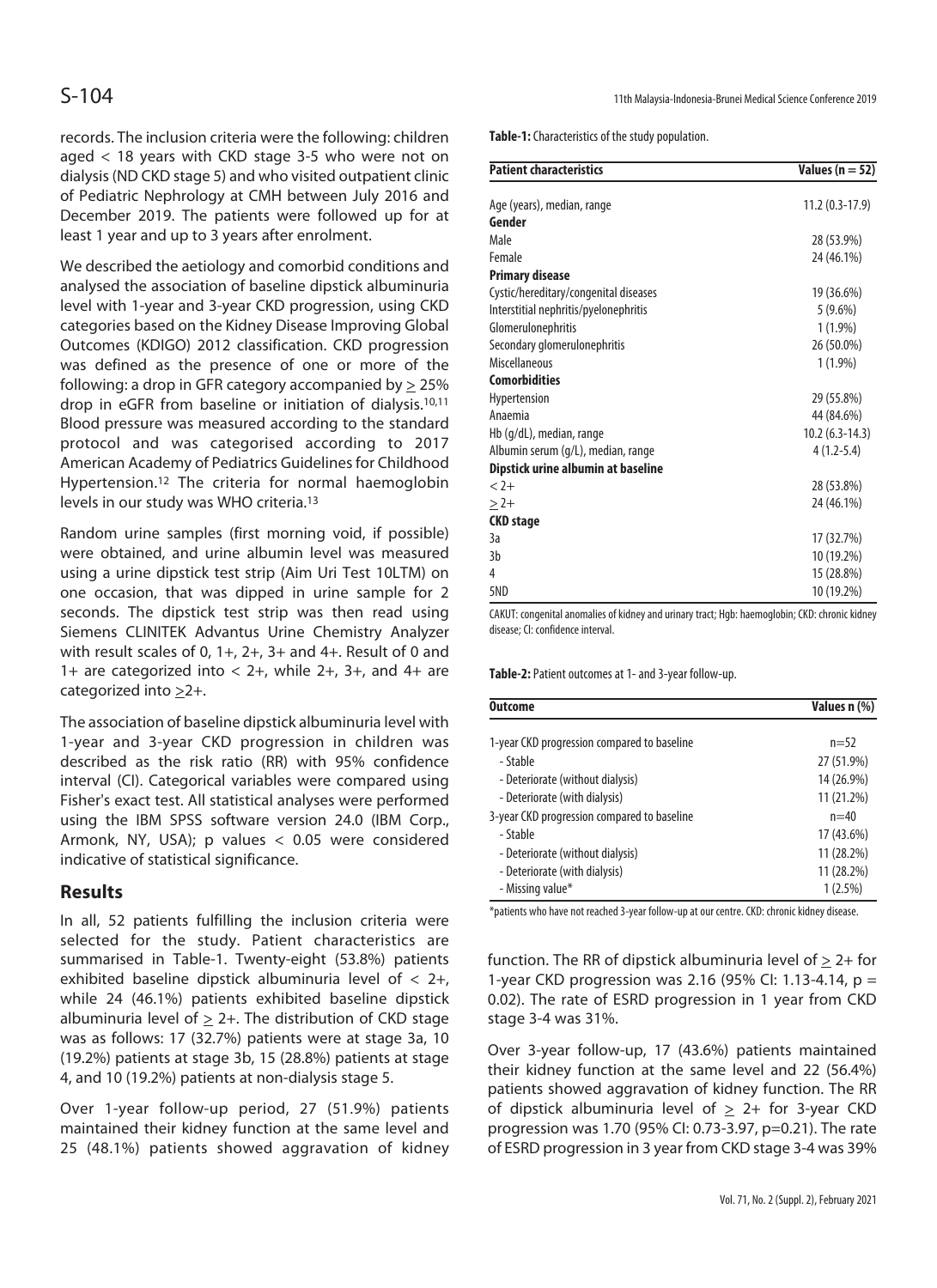in this study.

### **Discussion**

In previous studies, the typical primary diseases responsible for CKD were congenital anomalies of kidneys and urinary tract (CAKUT) disorders (36%-50%) followed by glomerulonephritis (19%-32%),14-16 whereas in our study population, glomerulonephritis had a greater proportion compared to CAKUT (51.9% and 46.2%, respectively).

In our study, 84.6% of paediatric patients with CKD were affected by anaemia, which was largely attributable to erythropoietin (EPO) and functional iron deficiencies.17 This rate is higher than the previously reported prevalence of anaemia in children with CKD (range, 37%- 63%).18,19 Anaemia was poorly managed in our unit; the median haemoglobin level was 10.2 g/dL (range 6.3-14.3). Poor haemoglobin control in our patients was likely attributable to suboptimal utilisation of erythropoietinstimulating agents (ESAs) and intravenous (IV) iron therapy. Owing to the gaps in national universal health coverage, our centre has a limited budget for treatment. Therefore, ESA therapy is limited to a maximum dosage of 50-100 unit/kg body weight twice weekly, while IV iron therapy is reserved only for patients with haemoglobin level < 100 g/L.20

Hypertension is another comorbidity of CKD, which was found in 55.8% of patients in our study. This finding is consistent with results of previous studies wherein 50- 57.5% children with CKD were affected by hypertension.<sup>18,21</sup> Blood pressure control was not well achieved at our unit due to poor adherence to multiple antihypertensive medications. The high rate of anaemia and hypertension in children with CKD suggests considerable room for improving the quality of CKD care at our facilities.

In the North American Paediatric Renal Transplant Cooperative Study (NAPRTCS), children with CKD stage 2-4 experienced progression to ESRD with a rate of 17% at 1 year follow-up and 39% at 3-year follow-up; the median time to ESRD was 4.5 years.<sup>16</sup> Therefore, developing methods to predict cases at risk of CKD progression is necessary; these patients might be targeted with preventive interventions, such as improving blood pressure control and managing dietary intake of salt, phosphate, potassium and protein. In our study population, urine ACR evaluation based on immunoassay was not performed due to its high cost.<sup>21</sup> Given the resource-constrained setting, a dipstick was used for this purpose.

In a study involving screening of healthy children, the presence of albuminuria was found to be a risk factor for the development of ESRD within the next 13-17 years. Children with albuminuria were at a 3.24-times greater risk of developing ESRD, as compared to those without albuminuria.22 As for biomarkers in adult patients with CKD, the severity of albuminuria shows a strong correlation with the risk of CKD progression to ESRD.23,24 In adults with CKD who exhibit urine ACR 30, 300 and 1000 mg/g, the risk of developing ESRD was 4.87 (95% CI 2.3 - 10.3), 13.4 (95% CI 5.49 - 32.7) and 28.4 (95% CI 14.9 - 54.2), respectively, as compared to adults with CKD who exhibit urine ACR of 5 mg/g.<sup>24</sup> Nonetheless, there are currently no guidelines for predicting the 1-year and 3 year risk of CKD progression in children.

Our results suggested that dipstick albuminuria > 2+ might not be a useful predictor of 3-year CKD progression in children. The results are consistent with Park et al. (2016), who compared dipstick albuminuria and urine ACR.9 That study showed the dipstick test demonstrated poor sensitivity and high false-discovery rate for ACR > 30 mg/g; therefore, measurement of albuminuria to predict CKD progression using urine ACR is better than using a dipstick.9

To the best of our knowledge, this is the first study that investigated the predictive value of baseline dipstick albuminuria for 1-year and 3-year CKD progression in Indonesian children. Nevertheless, some limitations of the study should be considered while interpreting the results. The sample size in our study was smaller as compared to previous studies that investigated correlation between albuminuria and CKD progression. For example, Fuhrman et al. (2017) investigated the association of albuminuria and proteinuria with renal disease progression in a cohort of 202 children with CKD.5 Moreover, comparing dipstick albuminuria with urine ACR and 24-hour albuminuria is necessary. The result of our study indicated that association could not be determined from nominal data (albuminuria dipstick  $<$ 2+ and  $\geq$ 2+). Ordinal data would be able to describe association if more categories are applied, i.e. albuminuria negative, trace,  $+1$ ,  $+2$ ,  $+3$ , and +4 toward 3-year-progression to CKD grade 3, grade 4, grade 5 without dialysis, and grade 5 with dialysis. However, quantitative data such as numerical data would describe decline of kidney function better.

Evaluation of baseline dipstick albuminuria level could be used as one of the methods to predict the risk of 1-year and 3-year CKD progression in children in resourceconstrained settings.

### **Conclusion**

In this study, baseline dipstick albuminuria level of  $\geq$ 2+ was not associated with the progression of CKD. Our results